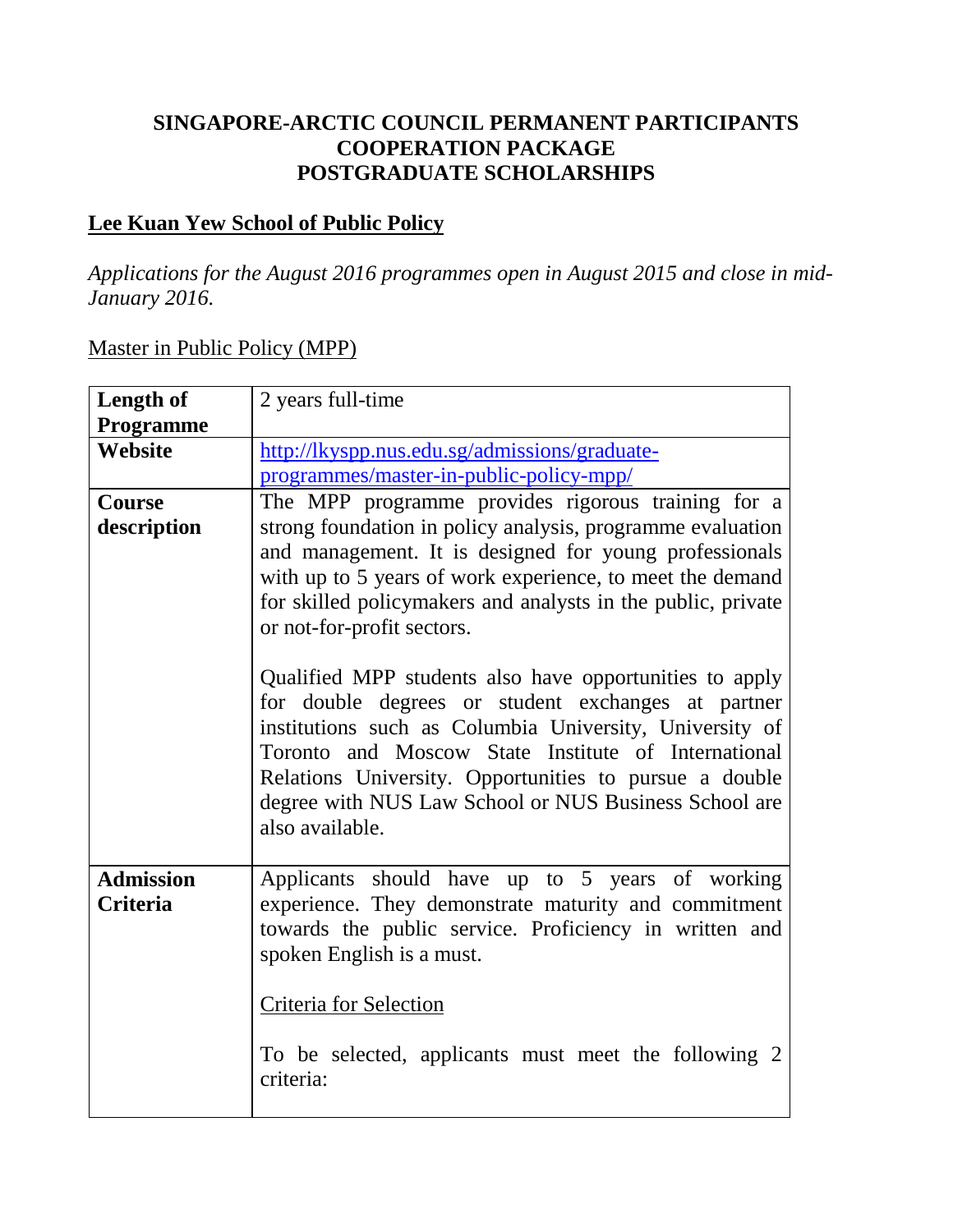| Intellectual distinction<br>Demonstrated by prior academic achievement,<br>recommendations, analytic training and examples<br>of written work<br>• Personal character and leadership capabilities<br>Demonstrated by prior achievements<br>in<br>extracurricular, civic or community activities and<br>employment history through recommendations |
|---------------------------------------------------------------------------------------------------------------------------------------------------------------------------------------------------------------------------------------------------------------------------------------------------------------------------------------------------|
| <b>Eligibility</b>                                                                                                                                                                                                                                                                                                                                |
| To be considered for the Master in Public Policy<br>programme, you must have either:                                                                                                                                                                                                                                                              |
| A National University of Singapore degree with at<br>least 2nd-class honours, upper division or an<br>equivalent degree, such as a 4-year Bachelor<br>degree with an average grade of B or better<br>A good Bachelor degree and passed the School's<br>placement test                                                                             |
| Other qualifications and experience may be accepted<br>subject to approval by the NUS Board of Graduate Studies.<br>Applicants should preferably have some background in<br>economics and mathematics.                                                                                                                                            |
| <b>English Language Proficiency</b>                                                                                                                                                                                                                                                                                                               |
| Test scores for the TOEFL (Test of English as a Foreign<br>Language) or IELTS (International English Language<br>Testing System) must be submitted for all applicants except<br>those with undergraduate or graduate degrees from<br>English-medium institutions in Australia, Canada, Ireland,<br>New Zealand, Singapore, UK and US.             |
| While the Admissions Committee does not set minimum<br>scores for admissibility, experience suggests that successful<br>applicants usually achieve or exceed the following scores:                                                                                                                                                                |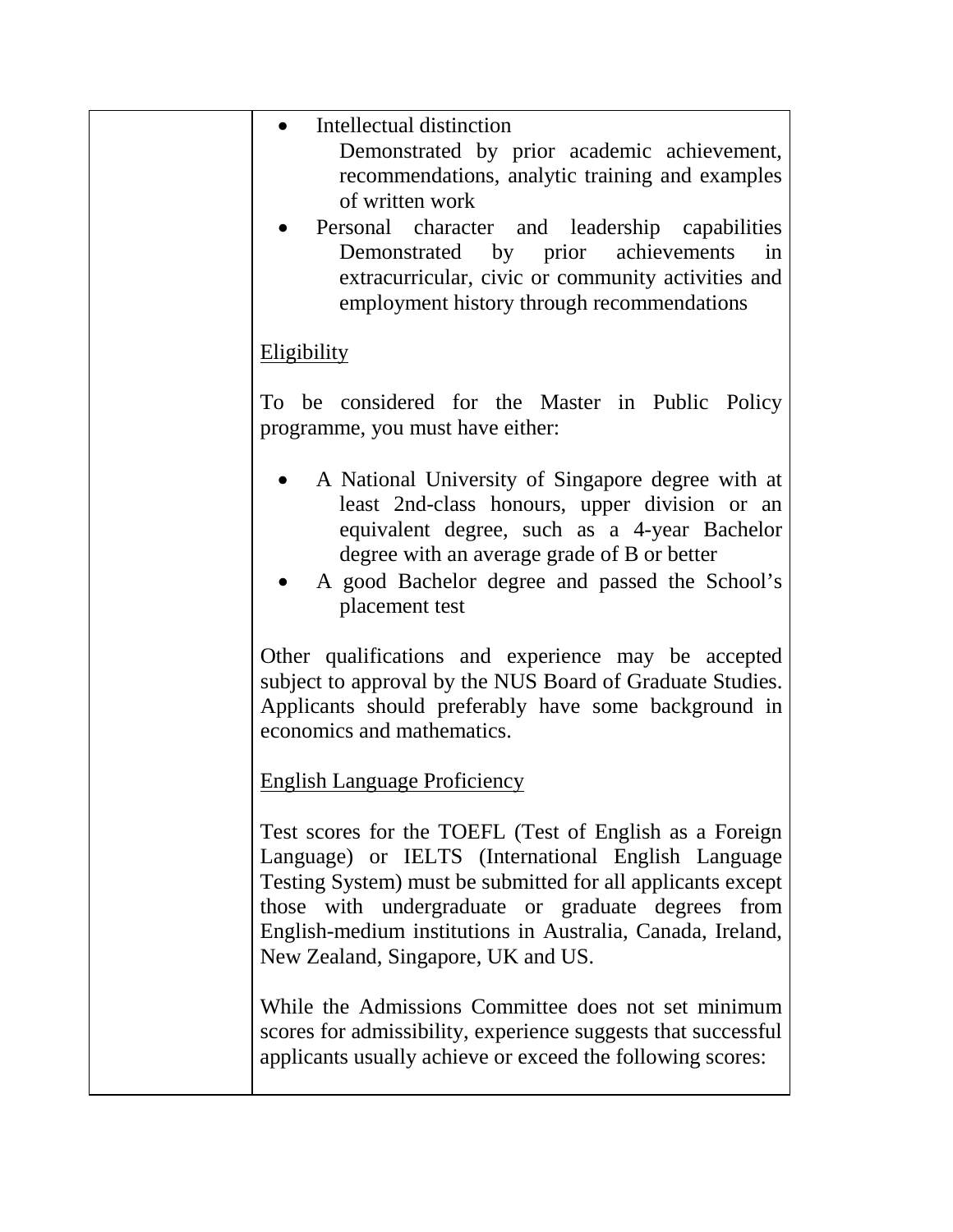|  | • 580 on the TOEFL paper-based test    |
|--|----------------------------------------|
|  | • 237 on the TOEFL computer-based test |
|  | • 85 on the TOEFL internet-based test  |
|  | • 6.5 on the IELTS academic test       |
|  |                                        |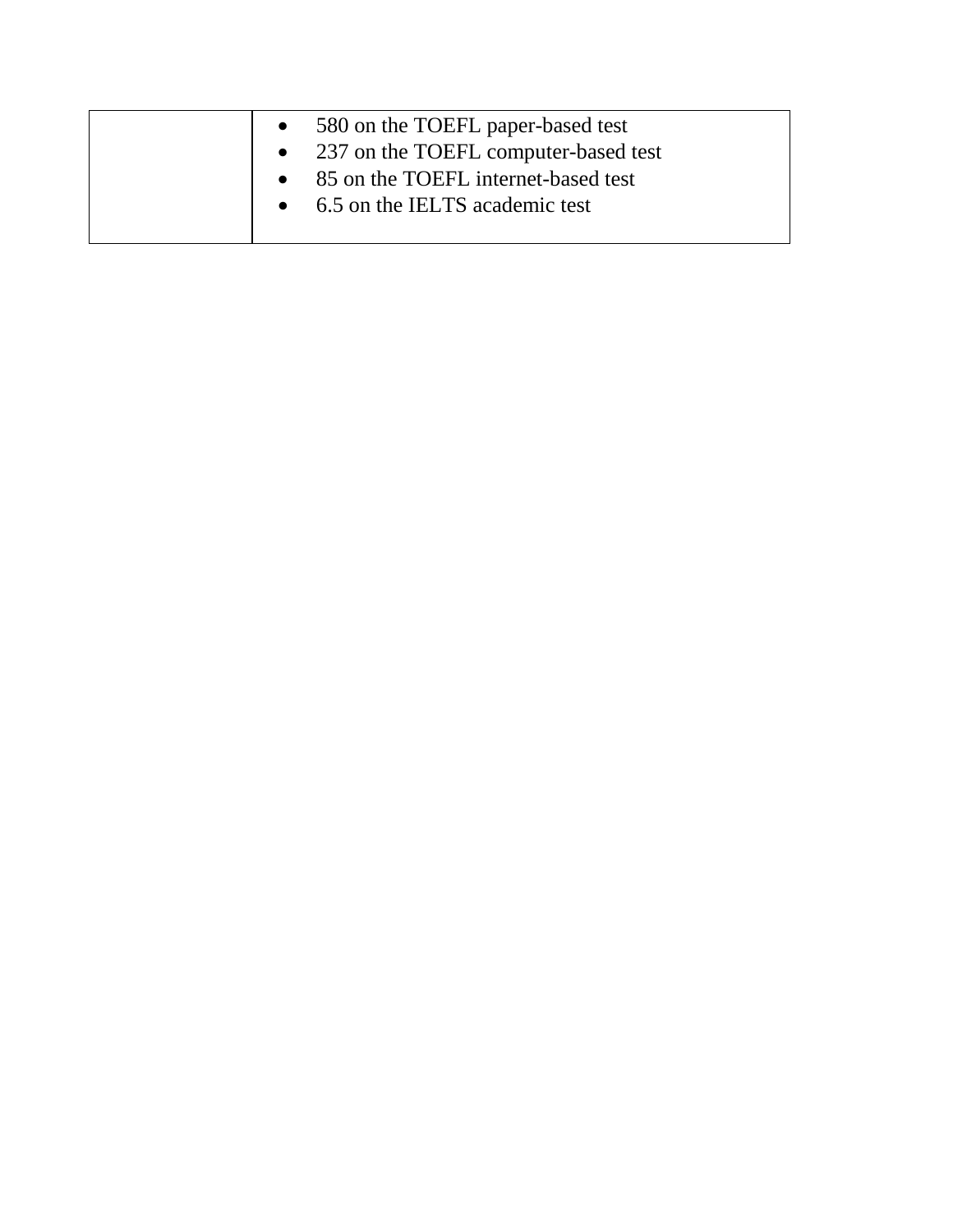# Master in Public Administration

| <b>Length of</b>             | 1 year full-time                                                                                                                                                                                                                                                |
|------------------------------|-----------------------------------------------------------------------------------------------------------------------------------------------------------------------------------------------------------------------------------------------------------------|
| <b>Programme</b>             |                                                                                                                                                                                                                                                                 |
| Website                      | http://lkyspp.nus.edu.sg/admissions/graduate-                                                                                                                                                                                                                   |
|                              | programmes/master-in-public-administration-mpa/                                                                                                                                                                                                                 |
| <b>Course</b>                | The MPA programme prepares students for senior                                                                                                                                                                                                                  |
| description                  | management roles in the public sector. It provides an<br>intensive, interdisciplinary course of<br>study<br>for<br>professionals who wish to work on increasingly complex<br>issues shaping national, regional and global policies and<br>projects.             |
|                              | A key feature of the MPA is the Governance Study Trip to<br>a neighbouring country. Part of a wider year-long<br>governance study project, the trip takes place at the end of<br>the first semester, with a final conference at the end of the<br>special term. |
|                              | Qualified MPA students have the opportunity to pursue a<br>double degree, either with NUS Law School or NUS<br><b>Business School.</b>                                                                                                                          |
| <b>Admission</b><br>Criteria | Applicants should have attained mid-level managerial<br>position in their career stage. They aspire to management<br>roles and demonstrate commitment towards public service.<br>Proficiency in written and spoken English is a must.<br><b>Eligibility</b>     |
|                              | To be considered for the Master in Public Administration<br>programme, you must have either:                                                                                                                                                                    |
|                              | A good NUS honours degree (second class and<br>above) or equivalent (e.g. a four-year Bachelor's<br>degree with at least an average grade of B or<br>equivalent), and at least five years of relevant work<br>experience; or                                    |
|                              | A good Bachelor's degree and successful completion                                                                                                                                                                                                              |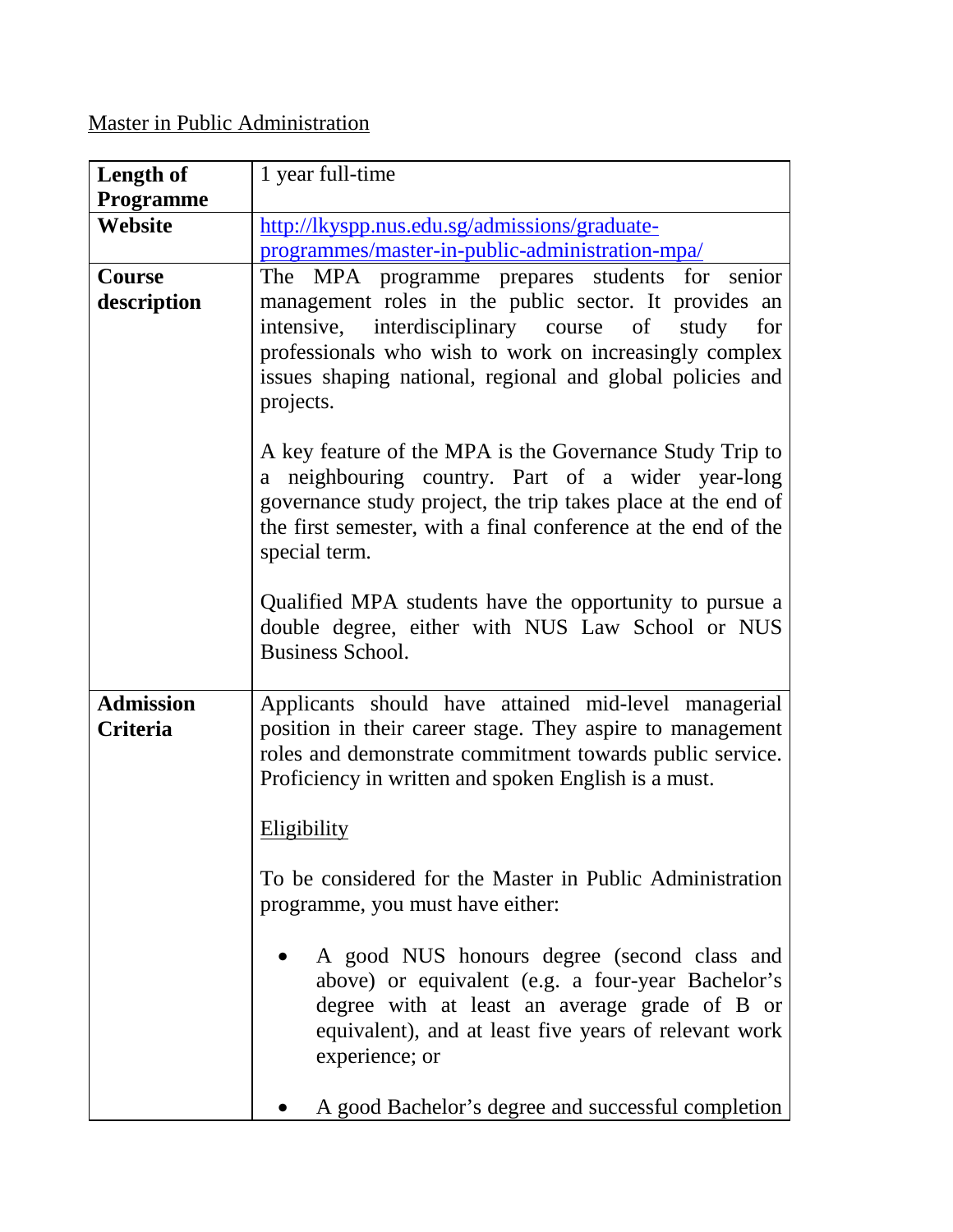| of a placement test, and at least five years of relevant<br>work experience; or exceptionally<br>other<br>qualifications and experience subject to approval by<br>the Board of Graduate Studies                                                                                                                                       |
|---------------------------------------------------------------------------------------------------------------------------------------------------------------------------------------------------------------------------------------------------------------------------------------------------------------------------------------|
| <b>English Language Proficiency</b>                                                                                                                                                                                                                                                                                                   |
| Test scores for the TOEFL (Test of English as a Foreign<br>Language) or IELTS (International English Language<br>Testing System) must be submitted for all applicants except<br>those with undergraduate or graduate degrees from<br>English-medium institutions in Australia, Canada, Ireland,<br>New Zealand, Singapore, UK and US. |
| While the Admissions Committee does not set minimum<br>scores for admissibility, experience suggests that successful<br>applicants usually achieve or exceed the following scores:                                                                                                                                                    |
| •580 on the TOEFL paper-based test<br>•237 on the TOEFL computer-based test<br>•85 on the TOEFL internet-based test<br>•6.5 on the IELTS academic test                                                                                                                                                                                |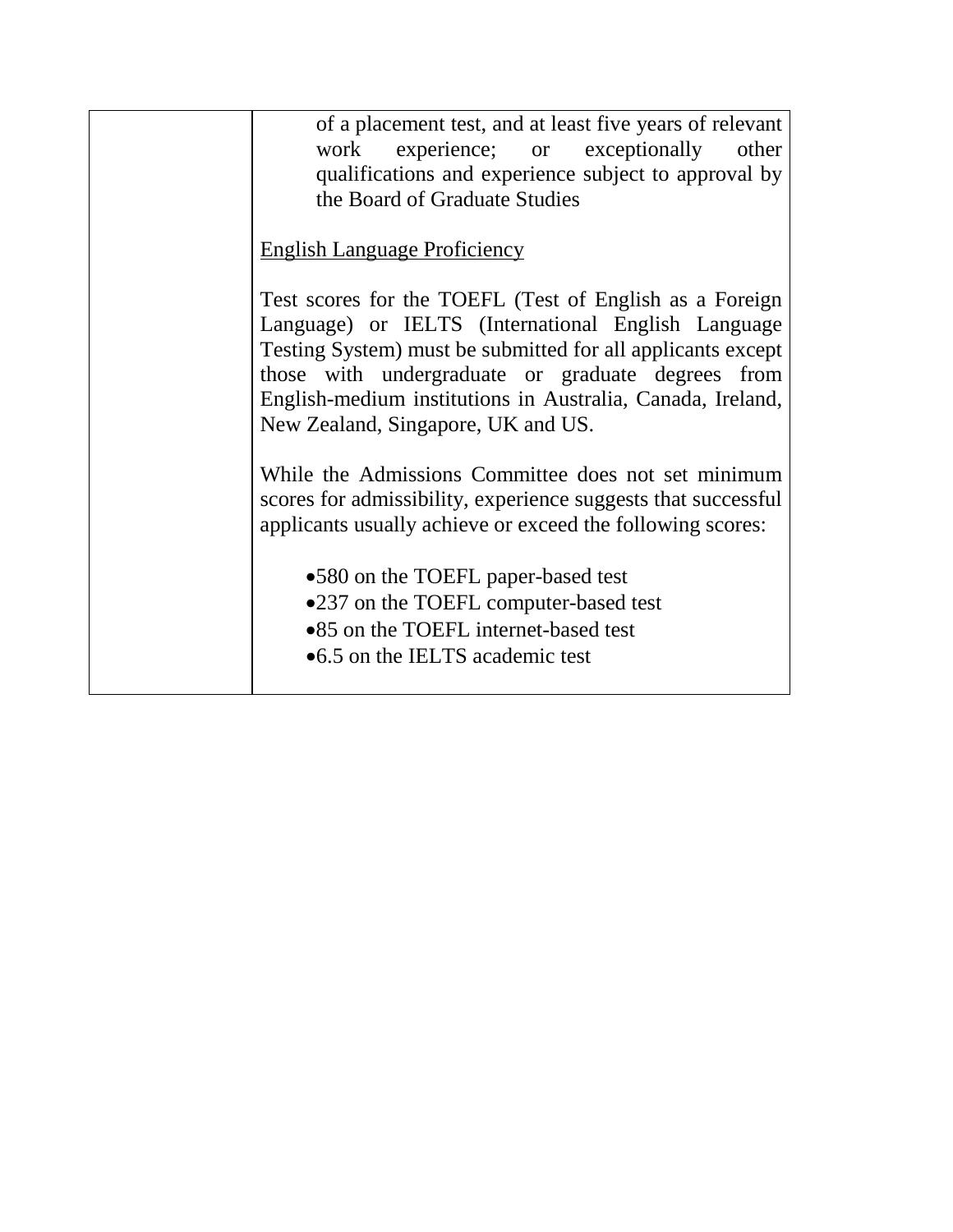## **Nanyang Technological University**

*Applications for the August 2016 programmes open in January 2016 and close in end-February 2016.*

Master of Science in Maritime Studies

| Length of        | 1 year full-time                                                                                                                           |
|------------------|--------------------------------------------------------------------------------------------------------------------------------------------|
| Programm         |                                                                                                                                            |
| $\mathbf e$      |                                                                                                                                            |
| Website          | http://www.cee.ntu.edu.sg/Programmes/graduate/MSc_MS/Pages/Admiss                                                                          |
|                  | ion-Information.aspx                                                                                                                       |
| Course           | This MSc programme provides postgraduate high-value education for                                                                          |
| description      | professionals in maritime or related businesses seeking to move from                                                                       |
|                  | local business management to an international and global business                                                                          |
|                  | setting. It would provide young graduates and middle-management                                                                            |
|                  | executives working in the maritime field with the necessary knowledge                                                                      |
|                  | and tools to form the next generation of shipping executives.                                                                              |
|                  |                                                                                                                                            |
|                  | This programme is conducted jointly by NTU and the Norwegian                                                                               |
|                  | Business School (BI) and leads to the award of the MSc (Maritime<br>Studies) degree by NTU, which was presented the Excellence in Training |
|                  | Development award at the Singapore International Maritime Awards                                                                           |
|                  | (IMA) 2009.                                                                                                                                |
|                  |                                                                                                                                            |
| <b>Admission</b> | The applicant must have a good Honour's degree in shipping, business, or                                                                   |
| <b>Criteria</b>  | equivalent/related discipline and must be a graduate of NTU, or a                                                                          |
|                  | graduate of another university subject to the approval of the Academic                                                                     |
|                  | Board.                                                                                                                                     |
|                  |                                                                                                                                            |
|                  | Prior working experience is an advantage but is not compulsory for those                                                                   |
|                  | who have at least a second-class honours degree or equivalent. In general,                                                                 |
|                  | working experience in a relevant field for 2 years or above is                                                                             |
|                  | recommended.                                                                                                                               |
|                  | Applicants with advanced training with Certificate of Competency (Class                                                                    |
|                  | 1) recognized by the Maritime and Port Authority of Singapore are also                                                                     |
|                  | eligible to apply.                                                                                                                         |